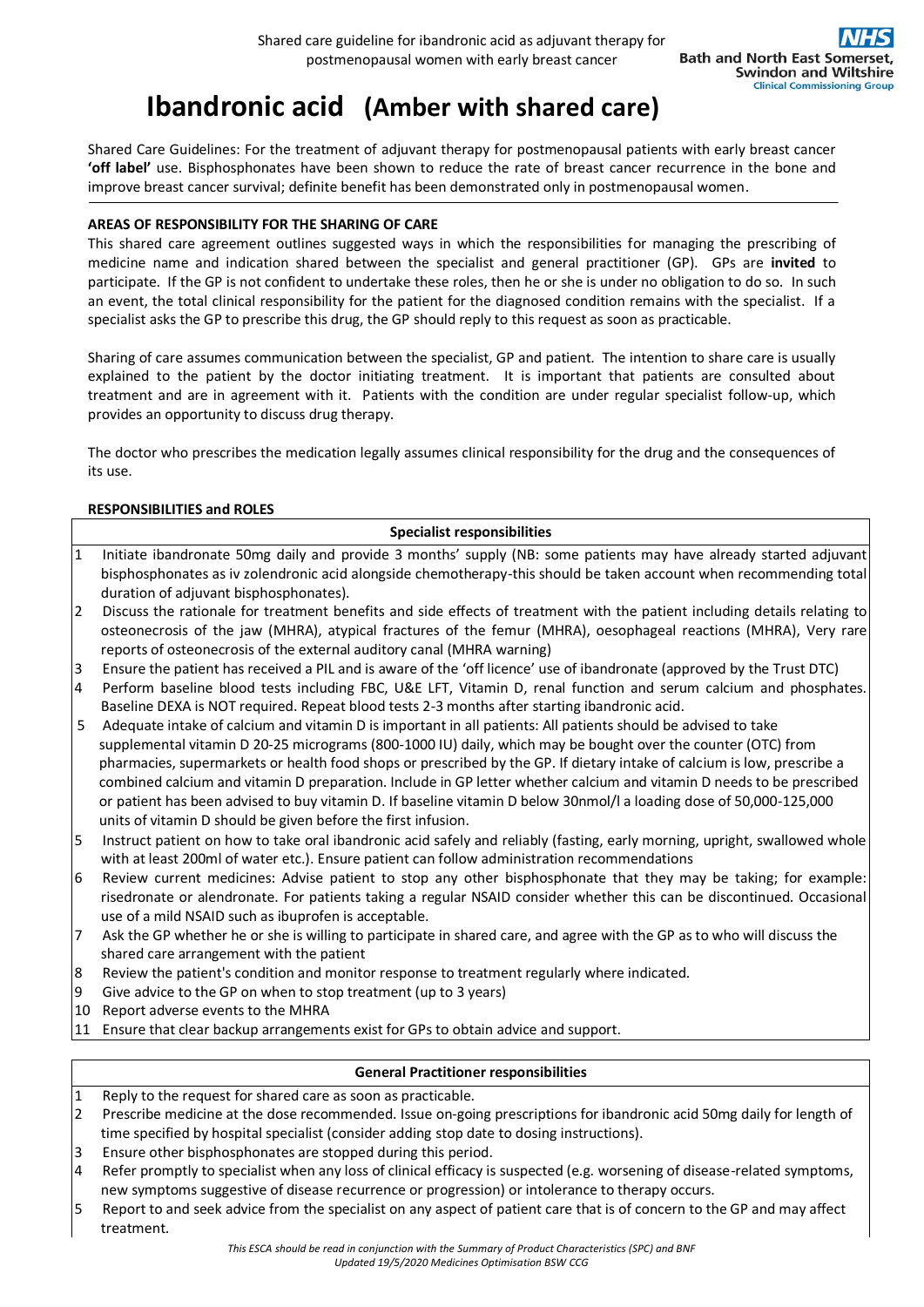- 6 Undertake annual medicine review including blood tests FBC U&E LFT Calcium and Phosphate levels
- 7 Stop treatment on the advice of the specialist.
- 8 Report adverse events to the specialist and MHRA.

#### **Patient's role**

- 1 Report to the specialist or GP if she does not have a clear understanding of the treatment.
- 2 Share any concerns in relation to treatment with medicine.
- 3 Report any adverse effects to the specialist or GP whilst taking the medicine

#### **BACK-UP ADVICE AND SUPPORT**

| <b>Contact details: Great Western Hospital</b>                                                 | Telephone No.                            | Email address:           |
|------------------------------------------------------------------------------------------------|------------------------------------------|--------------------------|
| Specialist: Dr Anne Kendall Medical Oncologist                                                 | via oncology secretaries<br>01793 604336 | anne.kendall2@nhs.net    |
| Pharmacy Dept:<br>Hospital<br>Tiffany<br>Chan,<br>Lead<br><b>Pharmacist in Cancer Services</b> | 01793605341                              | tiffany.chan@nhs.net     |
| Irsa Zubair, Lead Pharmacist - Medicines<br>Effectiveness                                      | 01793 605036                             | irsa.zubair@nhs.net      |
| <b>Contact details: Royal United Hospital</b>                                                  | Telephone No.                            | Email address:           |
| Specialist: Dr Mark Beresford Consultant Medical<br>Oncologist                                 | Via secretary                            | mark.beresford@nhs.net   |
| Specialist: Dr Rebecca Bowen Consultant Medical<br>Oncologist                                  | Via secretary                            | rebecca.bowen3@nhs.net   |
| Hospital Pharmacy Dept: Vicki Portingale Sarah<br><b>Murdoch Oncology Pharmacists</b>          | Tel: 01225 428331                        | vicki.portingale@nhs.net |
|                                                                                                | Ext 1726                                 | sarahmurdoch@nhs.net     |

## **SUPPORTING INFORMATION**

Bisphosphonates reduce the rate of bone turnover. Bisphosphonates may be used in some people with breast cancer, within the terms of their licenses, to prevent and treat osteoporosis or skeletal events, or manage osteolytic lesions, bone pain or hypercalcaemia of malignancy. However, these treatments are not licensed for preventing recurrence or improving survival in people with early breast cancer, and use for this indication is **off-label.**

#### **Treatment Aims (Therapeutic plan)**

A large collaborative meta-analysis (involving 18,766 women of whom 11,767 were post-menopausal) found that for post-menopausal women with breast cancer adjuvant bisphosphonates reduced the rate of breast cancer recurrence and improved breast cancer survival.

The absolute reduction with bisphosphonate use in post-menopausal women at 10 years was 3.0% for breast cancer recurrence (from 25.8%); 3.4% for distant recurrence (from 21.2%); 2.2% for bone recurrence (from 8.8%); and 3.3% for breast cancer mortality (from 18.0%).

This benefit was only seen with certain bisphosphonates including zoledronic acid IV 6 monthly and oral ibandronic acid 50mg daily.

There is clinical support for the introduction of bisphosphonates for this cohort of women. It is included in the NHS England breast cancer CRG service specification and endorsed as a priority for implementation at the UK Breast Cancer Meeting (UKBCM) in November 2015.

#### **Treatment Schedule (including dosage and administration)**

The hospital specialist will arrange the first prescription for ibandronic acid 50mg daily and will request on-going prescribing by the GP. The specialist will specify the length of treatment (up to 3 years).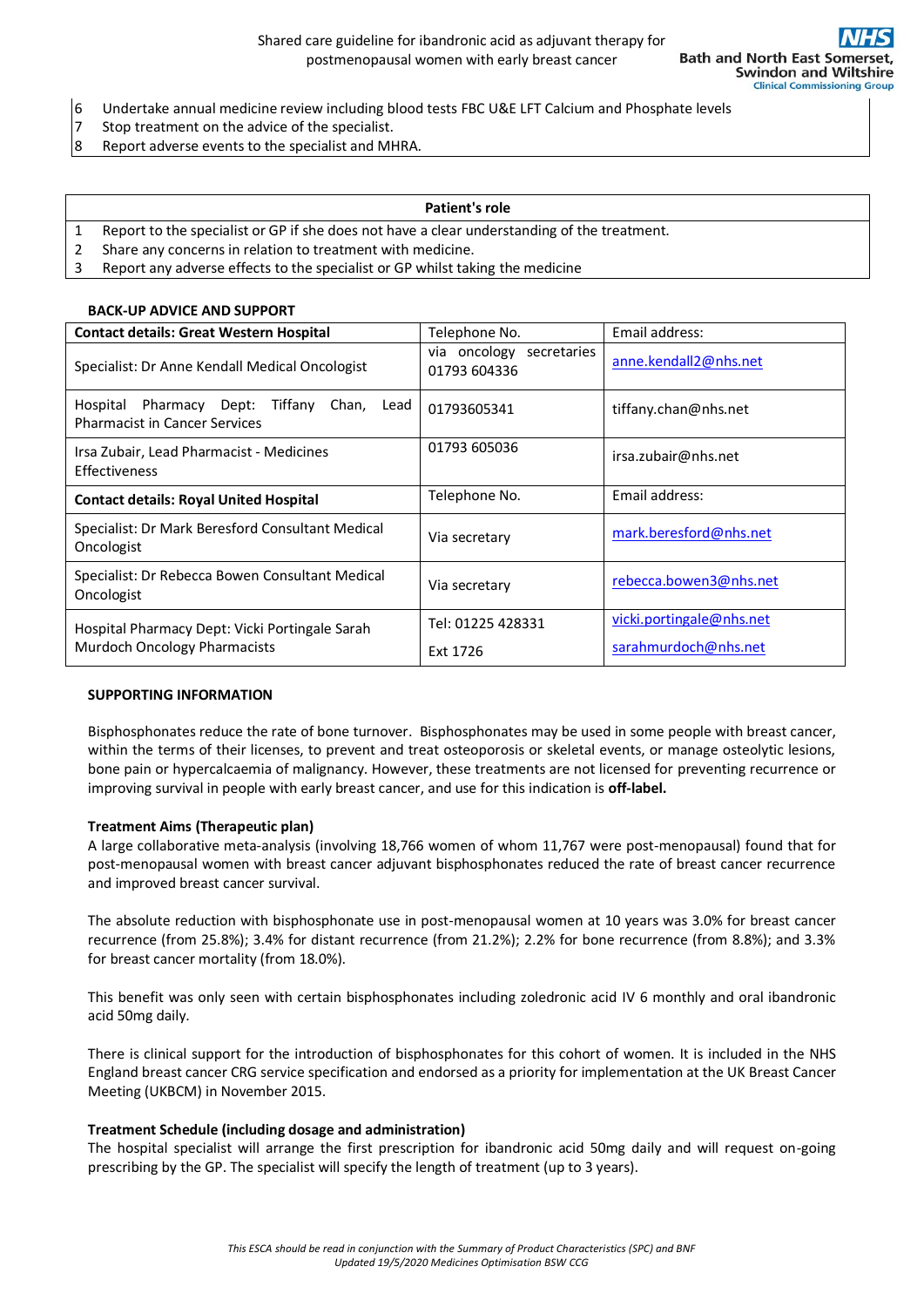### **Contra-indications and precautions for use Contraindications**

- Hypersensitivity to ibandronic acid or any excipients in tablets.
- Abnormalities of the oesophagus which delay oesophageal emptying such as stricture or achalasia.
- Inability to stand or sit upright for at least 60 minutes
- **Pregnancy**

# **Cautions**

# **Patients with renal impairment**

- No dose adjustment is necessary for patients with mild renal impairment (CrCl greater than or equal to 50 and less than 80 mL/min)
- For patients with moderate renal impairment (CrCl greater than or equal to 30 and less than 50 mL/min) a dose adjustment to one 50mg tablet every second day is recommended
- For patients with severe renal impairment (CrCl less than 30 mL/min) a dose adjustment to one 50mg tablet once weekly is recommended

Creatinine clearance (CrCl) in this document may be approximated to eGFR in primary care for patients with a BMI between 18.5 and 30kg/m<sup>2</sup>. The values remain the same but the units become mL/min/1.73m

# **Osteonecrosis of the jaw**

Avoid invasive dental procedures while on bisphosphonate treatment. If invasive dental procedures are unavoidable then stop bisphosphonate for at least 6 weeks prior to the procedure. Treatment can normally resume once bone socket healing has fully occurred. Seek specialist advice if unsure.

# **Atypical fractures of the femur**

Atypical femoral fractures have been reported in patients receiving bisphosphonates. Atypical femoral fractures may occur with little or no trauma in the sub-trochanteric and diaphyseal regions of the femur. Atypical femoral fractures have also been reported in patients with certain comorbid conditions (e.g. vitamin D deficiency, rheumatoid arthritis, hypophosphatasia) and with use of certain pharmaceutical agents (e.g. bisphosphonates, glucocorticoids, proton pump inhibitors). These events have also occurred without antiresorptive therapy. Similar fractures reported in association with bisphosphonates are often bilateral; therefore the contralateral femur should be examined in bisphosphonate-treated patients who have sustained a femoral shaft fracture. Discontinuation of bisphosphonate therapy in patients suspected to have an atypical femur fracture should be considered pending evaluation of the patient based on an individual benefit-risk assessment. During bisphosphonate treatment, patients should be advised to report new or unusual thigh, hip, or groin pain. Patients presenting with such symptoms should be evaluated for an incomplete femoral fracture.

# **Side-effects**

Full list of side effects / contraindications is given in the ibandronic acid 50mg tablets SPC (Summary of Product Characteristics) available from<https://www.medicines.org.uk/emc/product/4642/smpc>

Special warnings and precautions for use:

- The risk of severe oesophageal adverse experiences appears to be greater in patients who do not comply with the dosing instructions.
- Use with caution in patients with active or recent upper gastrointestinal problems
- MHRA/CHM advice: Bisphosphonates use and safety (December 2014)
- MHRA/CHM advice: Bisphosphonates: atypical femoral fractures (June 2011)
- MHRA/CHM advice: Bisphosphonates: osteonecrosis of the jaw (November 2009)
- MHRA/CHM advice: Bisphosphonates: very rare reports of osteonecrosis of the external auditory canal (December 2015)

# **Monitoring**

| Parameter      | Frequency of monitoring | Action (adjustment and referral back to hospital)             |
|----------------|-------------------------|---------------------------------------------------------------|
| Renal function | Annual                  | If calcium is out-of-range or renal impairment becomes severe |
|                |                         | (eGFR less than 30ml/min/1.73m2) discontinue ibandronic acid  |
| Serum Calcium  | Annual                  | and contact hospital specialist for advice.                   |
|                |                         | Reduce dose if eGFR less than 50ml/min/1.73m2 (see page x for |
|                |                         | information on dosing in patients with renal impairment)      |